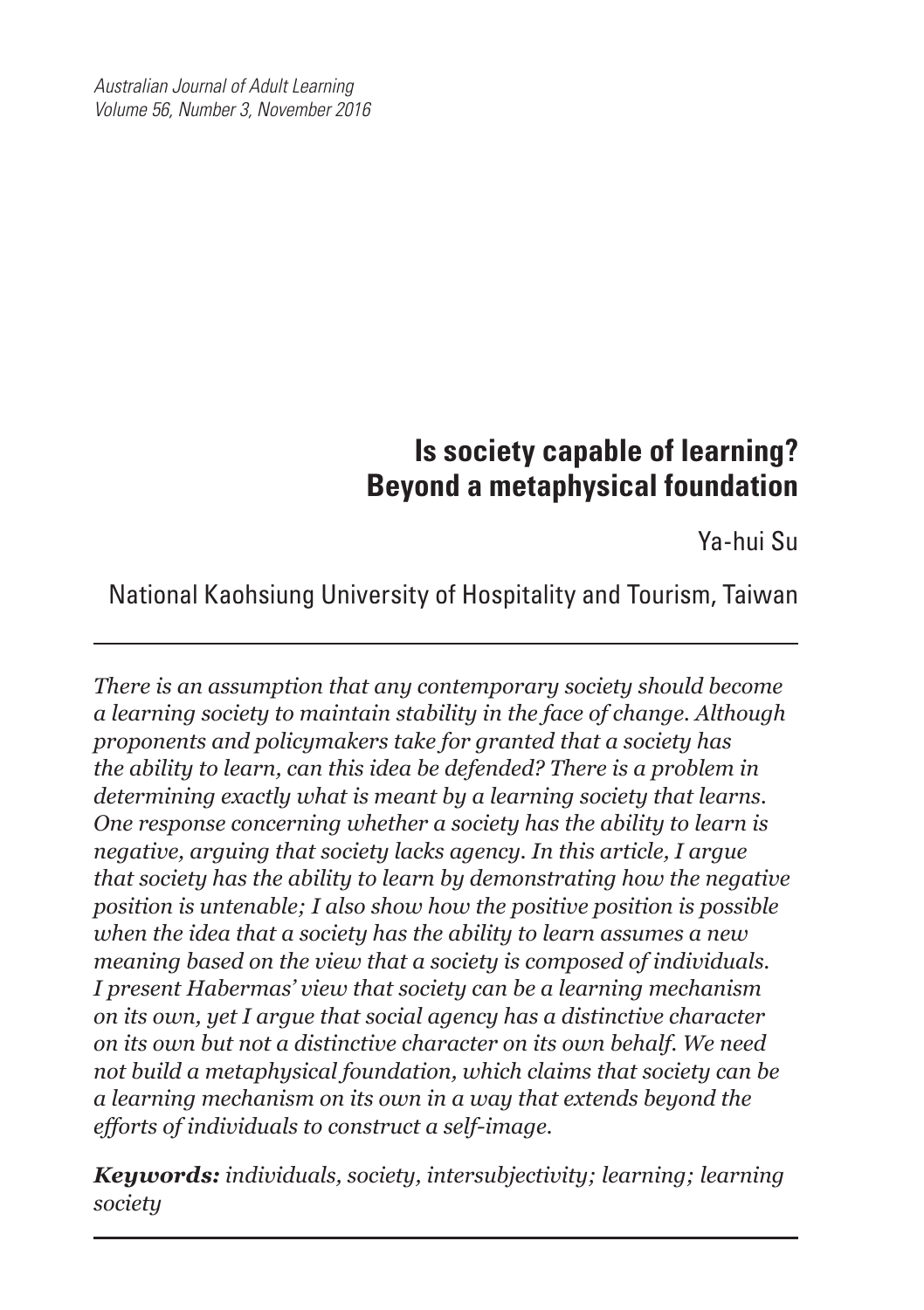#### **Introduction**

Does society have the ability to learn? It would be peculiar to give a negative answer. If a society manages to survive throughout the ages, then its very survival shows that it not only adapts but also successfully learns to sustain itself and thrive. Thus, the mere existence of society proves its ability to learn and change.

The idea of a society that is able to learn is often taken for granted in related policies and literature and is even perceived as more than a narrative, steering policy towards showing preference for the development of 'the learning society'—a society that consciously aims to learn (e.g., Jarvis 2007; Ragatt, Edwards, & Small 1996; Ranson 1994; Stiglitz & Greenwald 2014). After all, learning suggests a direction of betterment. The development of an educated society becomes valuable, and there appears to be a tendency to assert that any contemporary society confronting change should become an educated society as an important but not exclusive aim (Faure et al. 1972; Husén 1986; European Commission 1996; Kuhn 2007; NCIHE 1997). However, although proponents and policymakers offer their own accounts of educated society and take for granted the idea that a society can learn while proceeding directly to the practical agenda, a learning society is preoccupied with the pursuit of efficiency and quality driven by, in most contemporary cases, economic achievement or civic demand (e.g., Benn 2000; Biesta 2011; Greenwald & Stiglitz 2014; Welton, 2005). Therefore, at the level of implementation, policy and institutional efforts focus on setting supra-individual goals for individuals to meet pre-set, grand directives. Such a top-down vision of a learning society (Su 2007), which operates via systemic planning and regulation, emphasises the primacy of the rhetorical specifications of what must be learned as prescriptive guidelines for individual action rather than developing an awareness of how individuals, as concrete beings, actually act and learn. While relevant policies or institutions try to determine what should be learned, the direction of learning and therefore of action that individuals value is, paradoxically not something entirely decided and directed by policy or institutional demands. Scrutiny of the everyday lifeworld suggests that individuals may follow system-led requirements or guidelines but may also accommodate them, negotiate them, or choose to resist them to create a place for themselves. The power of individuals' agentic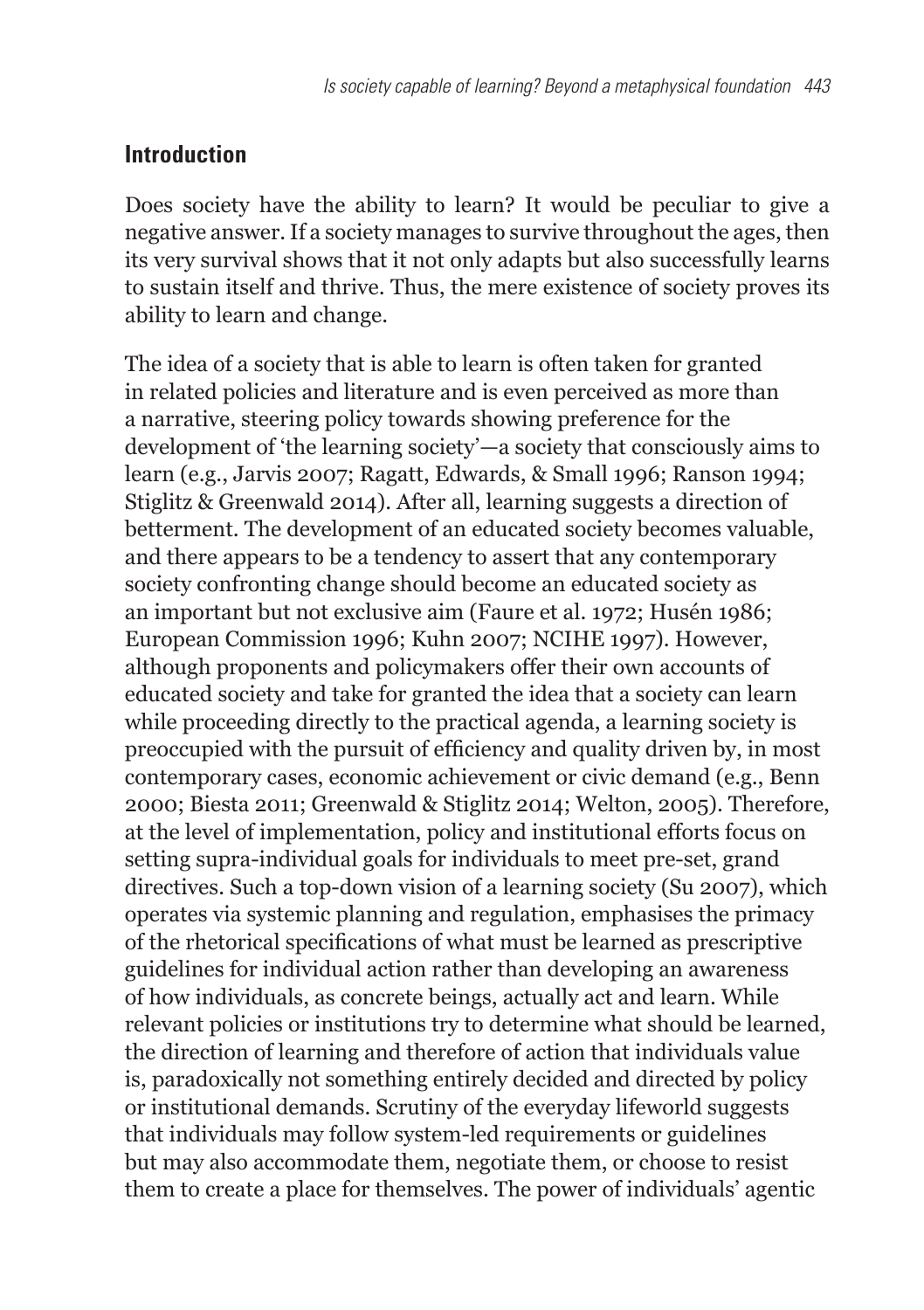subjectivities to assert their own perspectives, results in the mobilisation of learning in various and different dimensions instead. Before a commitment to the development of educated society is made, we must determine exactly what is *meant* by a learning society that can learn. The exploration of this idea is important because, as described above, neglecting to explore what this idea actually means could lead even proponents of the idea of a learning society to misinterpret the manner in which the idea is developed.

In the first part of this article, I provide the negative position that society lacks agency and thus cannot learn. Subsequently, I demonstrate how the negative position is untenable. I then present Habermas' view that society can be a learning mechanism on its own, yet in response to Habermas, I argue that we need not build a metaphysical,*'zoomed-out'* foundation that extends beyond the efforts of individuals to construct a self-image. I draw upon Habermas's (1987a) concepts of system and lifeworld and the colonisation that may occur during individuals' learning processes and interactions to show how difficult it can be for individuals in society to engage their whole person in learning. I also aim to show the importance of viewing individuals as *subjects* in the sense that they learn in a spirit of genuineness rather than as *objects* who learn to fulfil imperatives and therefore to experience reification. Indeed, the idea that a society has the ability to learn assumes a new meaning based on the view that a society is composed of *conscientious* individuals from which a learning society is not reduced to a summation of learning individuals but rather is constituted by individuals' interactive and authentic processes and learning efforts that could not possibly be produced by any single individual. This composition determines the meaning of a society that can learn.

### **The negative position**

One answer that has emerged to answer the question of whether this idea can be defended is a negative answer. This argument lies in society's lack of agency. Learning is a process or activity that necessitates and presupposes agency, given that only agents can learn. To show and confirm whether a society can learn could involve viewing society as an agent. Giddens rejects the view that there is such a construct as social agency. He states that 'only individuals, beings which have a corporeal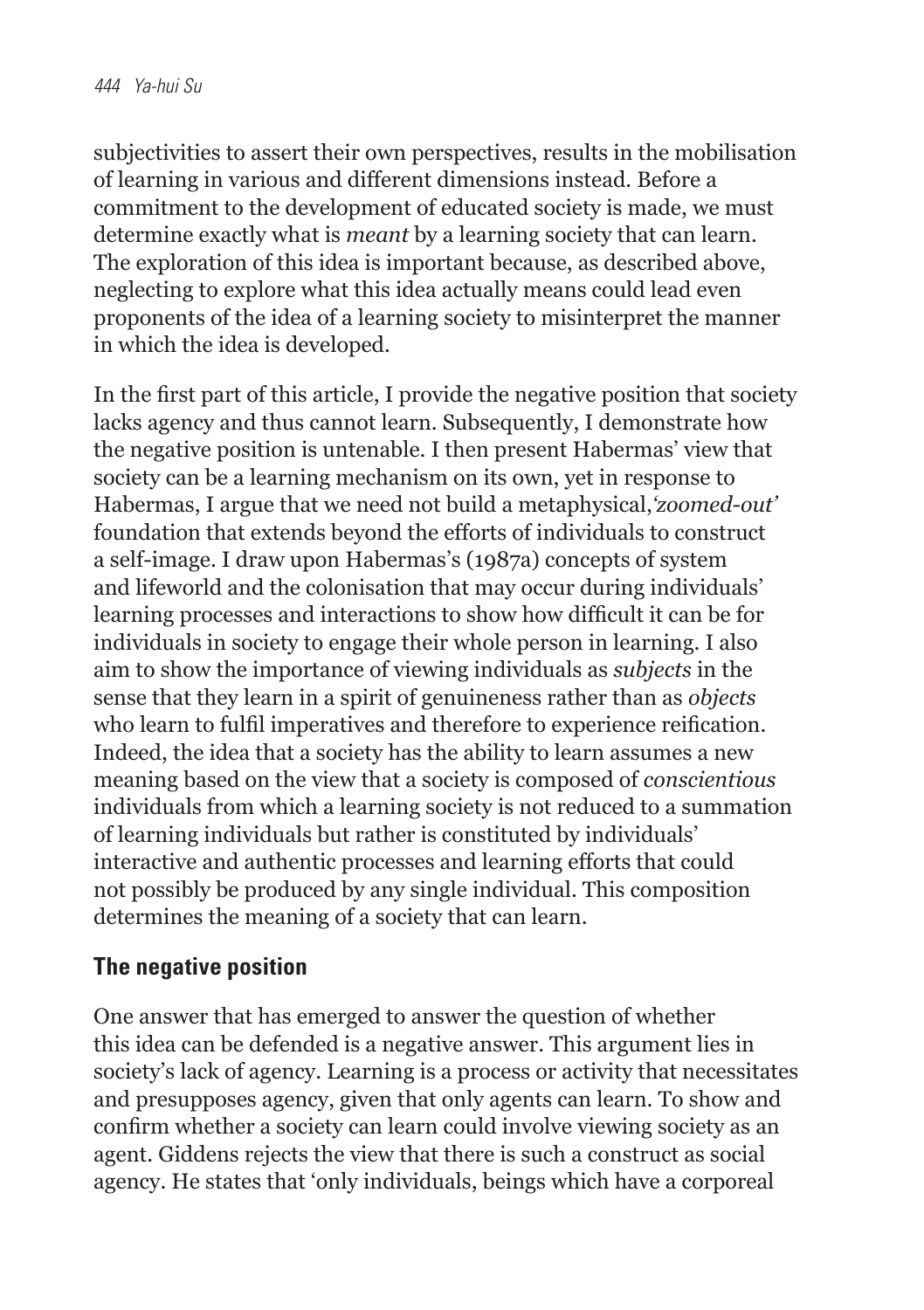existence, are agents' (1984, 220). To state that a society can learn is to perceive society as if it were an agent itself and a distinctive individual entity. Society, according to Giddens, lacks a singular corporeal existence that could exert its agency.

Wall (2000) also objects to the existence of social agency, which he alternatively calls 'group agency', by proposing that society itself has 'internal decision structures' that play a role in making a collective decision that could not be made by any single individual. Wall further argues that 'we should distinguish *having* a decision-making procedure from *making* a decision' (italics in original; 2000, 189). According to Wall, what is produced from the internal decision structures is actually reduced to the decision of the sum of individuals. Society only possesses the decision-making structures; it is the individuals who make decisions. Wall states that 'agents do more than simply behave in a way that can be justified by reference to some rule or policy. They are also *motivated* to act in one way or the other' (italics in original; 2000, 189). Wall contends that how a society acts is not the same as how an individual acts. The latter has thoughts, beliefs, desires, and reasons and can therefore act *for* something, whereas the former lacks cognitive ability and hence cannot produce thoughts, beliefs, or reasons. The aspect of structure is attributed to society, while the aspect of acts, which are motivated by thoughts, beliefs, reasons, and desires, is attributed to individuals. Society appears to act and have motives to act, but for Wall, it is actually individuals who act and have such motives.

Accordingly, the statement that a society can learn is considered meaningful merely in the metaphorical sense. What occurs in reality, according to this perspective, is that society changes but does not learn. As Jarvis (2001, 78-79) explains,

societies and organizations might change but they do not learn. … It is individuals who learn, but they are social beings. When people learn they sometimes subsequently change their behaviour and/or the procedures of the organization in which they function. This can generate change and the changes introduced into the system might cause other members of the society to learn and change their behaviour or, alternatively, to change their behaviour and learn. But it is the people who learn. The 'learning' might describe a type of society or organization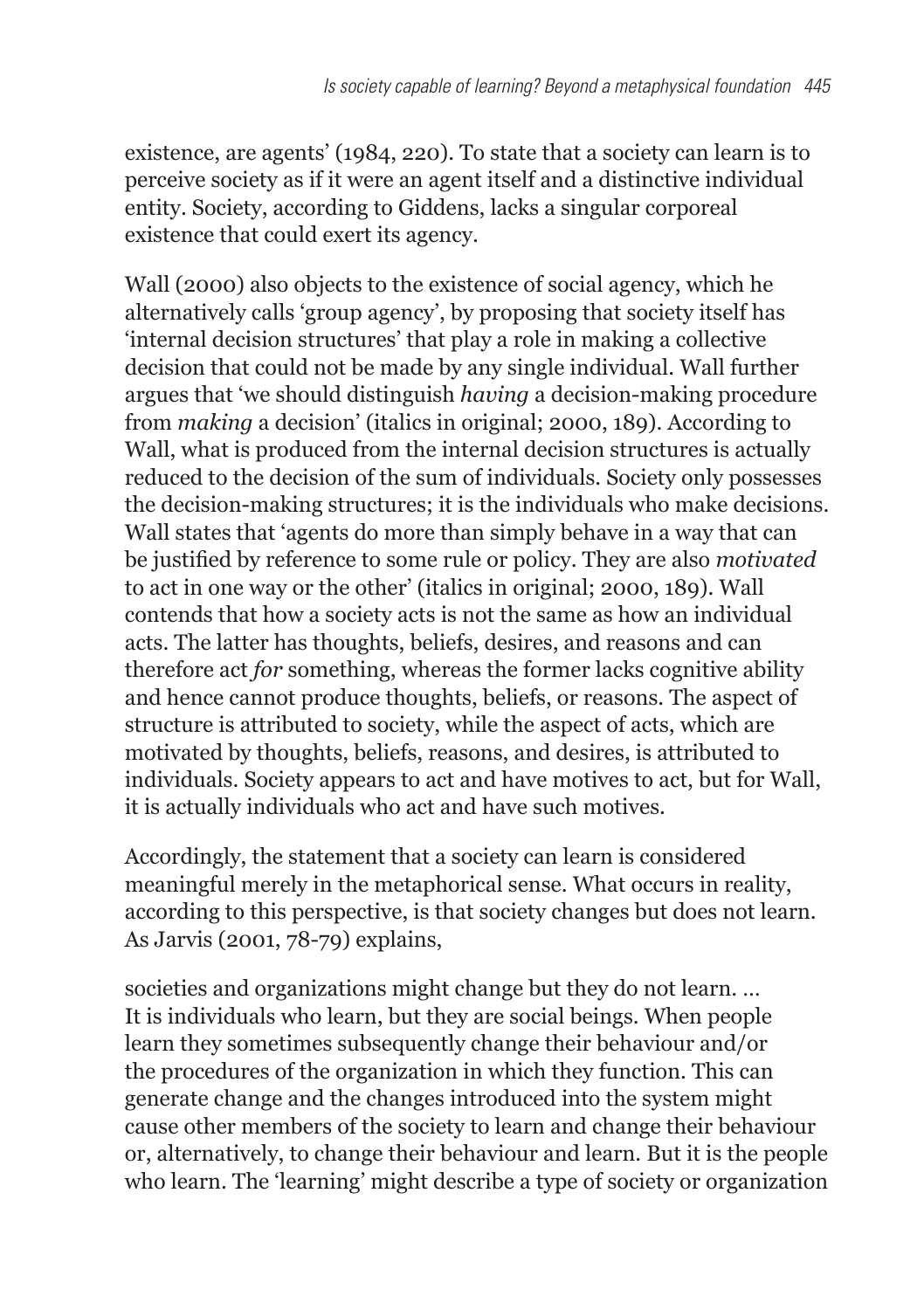whose structures are designed to cause or encourage people to learn, and it is only in this sense that we can understand the term 'learning society'.

This view again claims that only individuals can learn, whereas society can change but cannot learn. The difference between 'learn' and 'change' is that the former presupposes agency, whereas the latter does not. It makes sense to say that 'Peter is learning', which is caused by agency. We do not state that the picture is learning but rather that 'the picture drawn by Peter is changing'. Peter has agency, whereas the picture that Peter is drawing does not. Likewise, society changes because individuals can learn. This argument can be traced to Giddens (1984, 220), who stated, '[a]ction descriptions … should not be confused with the designation of agency as such'. To claim that a society learns is merely providing a shorthand description of individuals' learning.

### **The untenable dichotomy**

I argue that the negative position held by Giddens, Wall, and Jarvis regarding society with respect to agency is adopted by reference to the untenable dichotomy between the individual and society. For them, the individual and society appear to be opposing entities, with one being positive and the other viewed as negative. By holding the individual and society in tension based on the dichotomy, '[a]ll of these understandings are rooted in a more or less atomistic notion of the individual in which society is simply the sum of such individuals, negotiating with others to secure mutual accommodation of individual preferences' (Jonathan 1997, 111). Such an atomistic notion of the individual is inadequately premised because what substantiates the existence of the individual is not taken into account. The perception of the individual and society as two separate entities is illusory once the focus is shifted to the *development* of them. The development of the learning individual is 'penetrated, infected, characterised by the existence of others' (Bradley 1927, 172). Even self-directed learning does not occur as a psychological and personal activity of cognition but is constructed socially and contextually. In Newman's words, 'If I blocked out the world, I necessarily blocked out the self as well', (2008, 289).

As Urry claims in introducing Latour's thoughts, '[s]ociety on its own does not hold us together, but it is what is held together' (Urry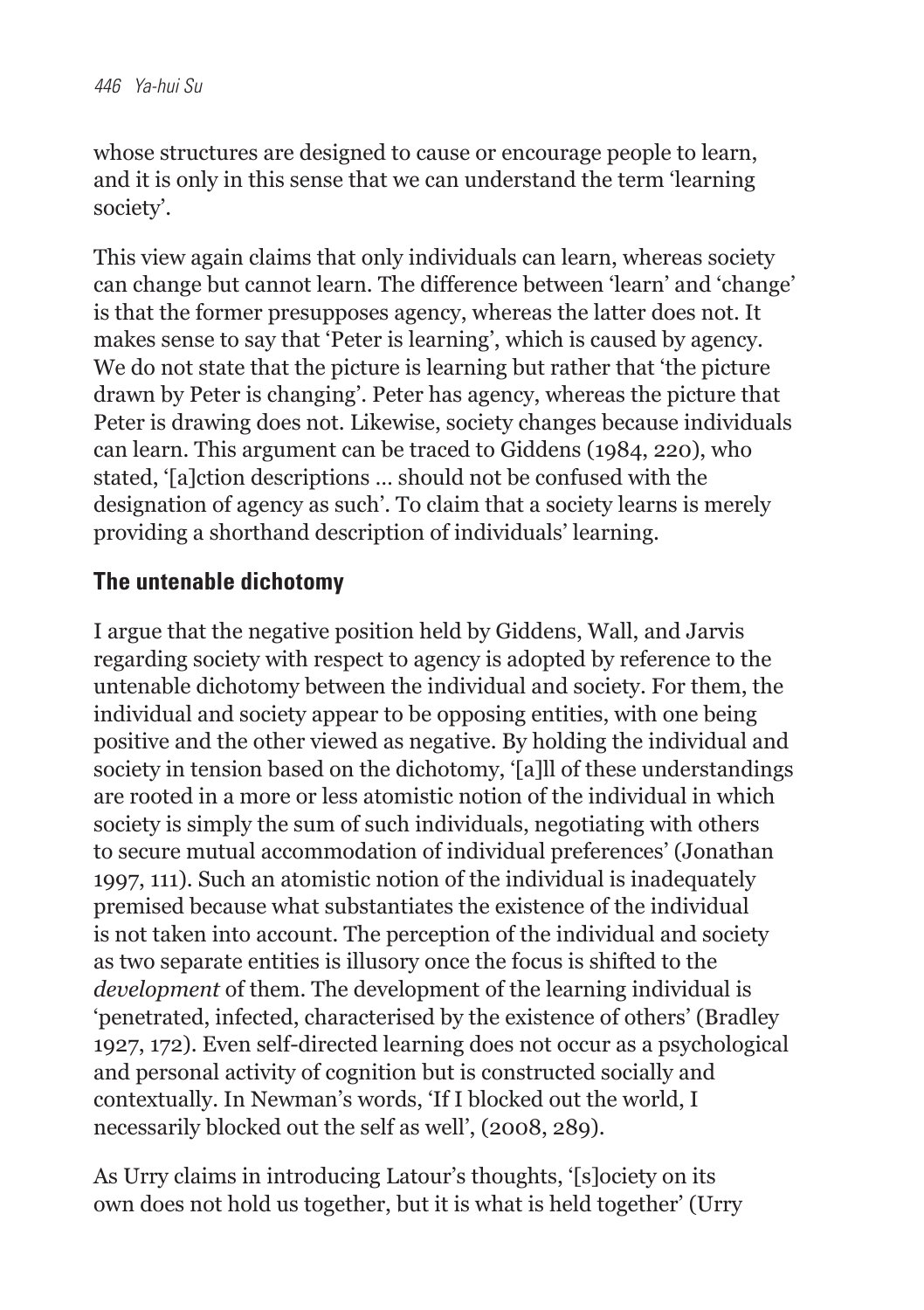2000, 201). Instead of either 'society against individuals' or 'society and individuals', as if society were an entity of its own and there were two different entities juxtaposed, there exists 'a society *of* individuals' (Elias 1991). The 'of' here is meant in the constitutive sense, seeing the development of the individual and society as two manifestations of the one activity. The individual and society are not excluded or opposed to each other but rather are the *sine qua non* condition of each other (Bauman 2000, 40). The mutually constitutive position shifts the way learning is conceptualised from a psychologistic focus to one that is socially contextual and relational. It is the micro-processes and relationships of individuals, who themselves are socially and mutually bound, that constitute and constantly produce learning effects that no single learning individual could produce. A learning society, based on the sense of 'a society *of* individuals', when focusing on its qualitative, holistic sense of development, requires being understood in relational rather than entity-oriented terms (Cooper 2005).

### **Habermas' view**

Jürgen Habermas, the social theorist who most consciously sees society through a learning lens, places 'individual and social learning processes at the core of his massive project' (Welton 1995, 136). In Habermas' (1987a) paired concepts of 'system' and 'lifeworld', the operation of system, based on a functionalist rationality, 'integrates diverse activities in accordance with the adaptive goals of economic and political survival' (Ingram 1987, 115); it progresses towards securing the system's own continuous operation and functioning. The lifeworld 'contributes to the maintenance of individual and social identity by organizing action around shared values' (Ingram 1987, 115). The lifeworld is fulfilled through intersubjective interactions in which individuals learn, communicate, and move based on meaning and value that they achieve and share together.

Habermas' view, although also characterised by the language of dichotomy, does not describe society as an image with an abstract structure or system, whereas individuals are in the life-world. Habermas rejects the reduction of social agency to the acts of individuals. The distinction Habermas makes between the system and the lifeworld should be borne in mind as 'theoretical entities describing various levels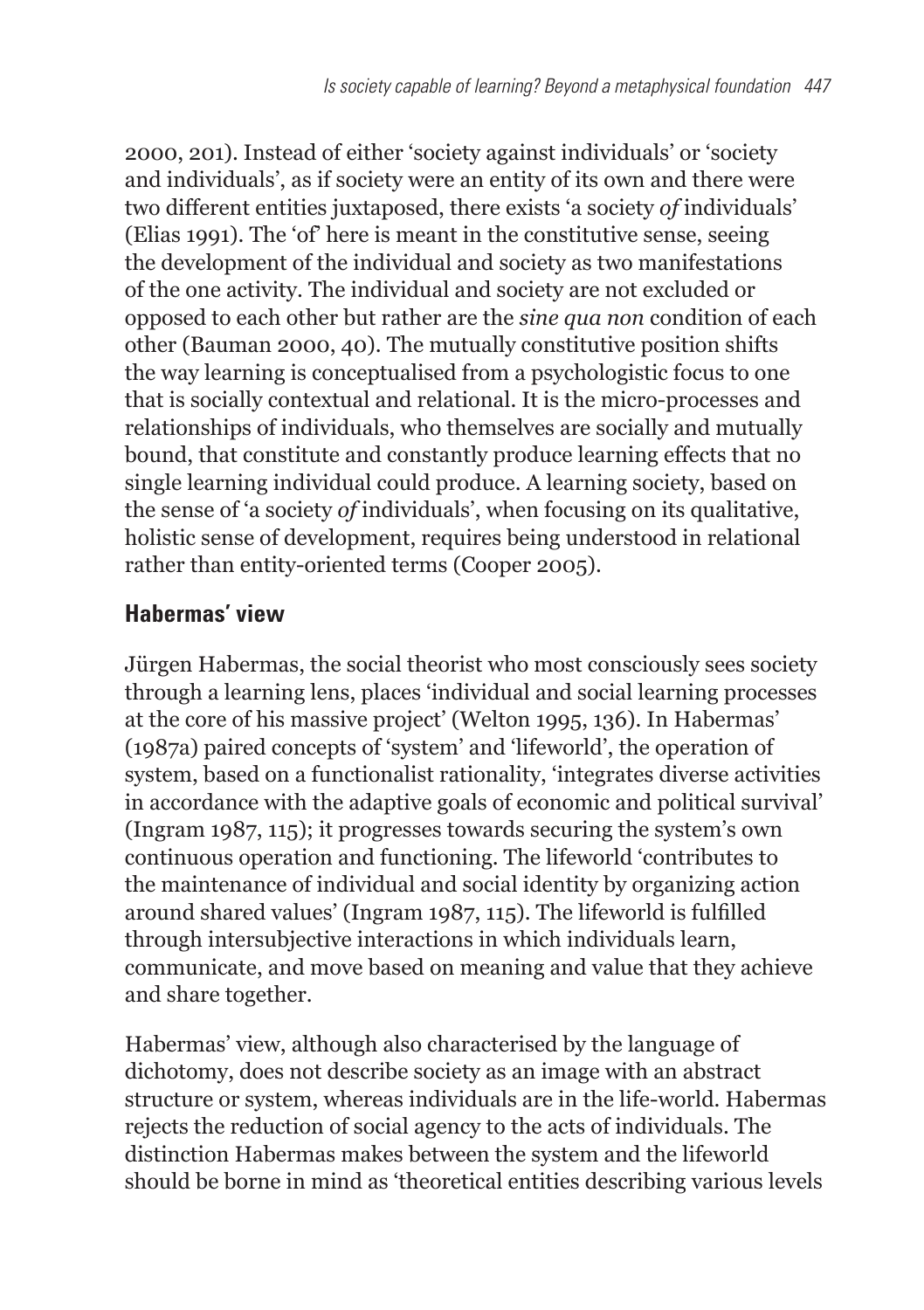of modern society' (Bohman 1989, 392); they are distinct for the sake of analysis but 'actually cut across, and refer to, one another' (Cook 2005, 57). Systems are not simply given; rather, they 'need to be anchored in the lifeworld: they have to be institutionalized' (Habermas 1987a, 154). Likewise, if the development and growth of the lifeworld are to be made possible, systems are required and inherently bound to the lifeworld. 'We all have to live in some kind of system with implicit tensions in its relationship to our individual and collective lives' (Mezirow 1995, 61). The system and the lifeworld are interdependent and intersect in all individuals' life situations and settings.

Habermas does not deny that societal learning is in fact attributed to individuals as social subjects who learn. Society, drawing on the learning capacities of individuals, learns in the derivative form of intersubjective agency. For Habermas, it is 'in a derivative sense that societies "learn"' (1979, 121).

…in a certain way, only social subjects can learn. But social systems, by drawing on the learning capacities of social subjects, can form new structures in order to solve steering problems that threaten their continued existence. To this extent the evolutionary learning process of societies is dependent on the competences of the individuals that belong to them (Habermas 1979, 154).

Such a derivative relationship between individuals and society does not lead Habermas to further conclude that society as a 'learning mechanism' (Habermas 1976, 1979) is reduced to individuals' learning. Rather, society itself gains its own strength, in terms of its own capacity for self-direction, to succeed in 'adaptation and goal-attainment' (Habermas 1976, 5). Some societal aspects, such as norms, systems, structures, or institutions, are self-steering, self-reflective, and selfregulated in ways that are not adequately explained simply in terms of individual agency. For Habermas, there is 'system integration', in the sense that a society as a system has a self-steering mechanism for self-regulation that is distinct from what he calls 'social integration', which is spoken of in relation to life-worlds in which individuals as subjects are socially related. Social integration and system integration are related in the sense that 'the former attaches to action orientations, while the latter reaches right through them' (Habermas 1987a, 150). In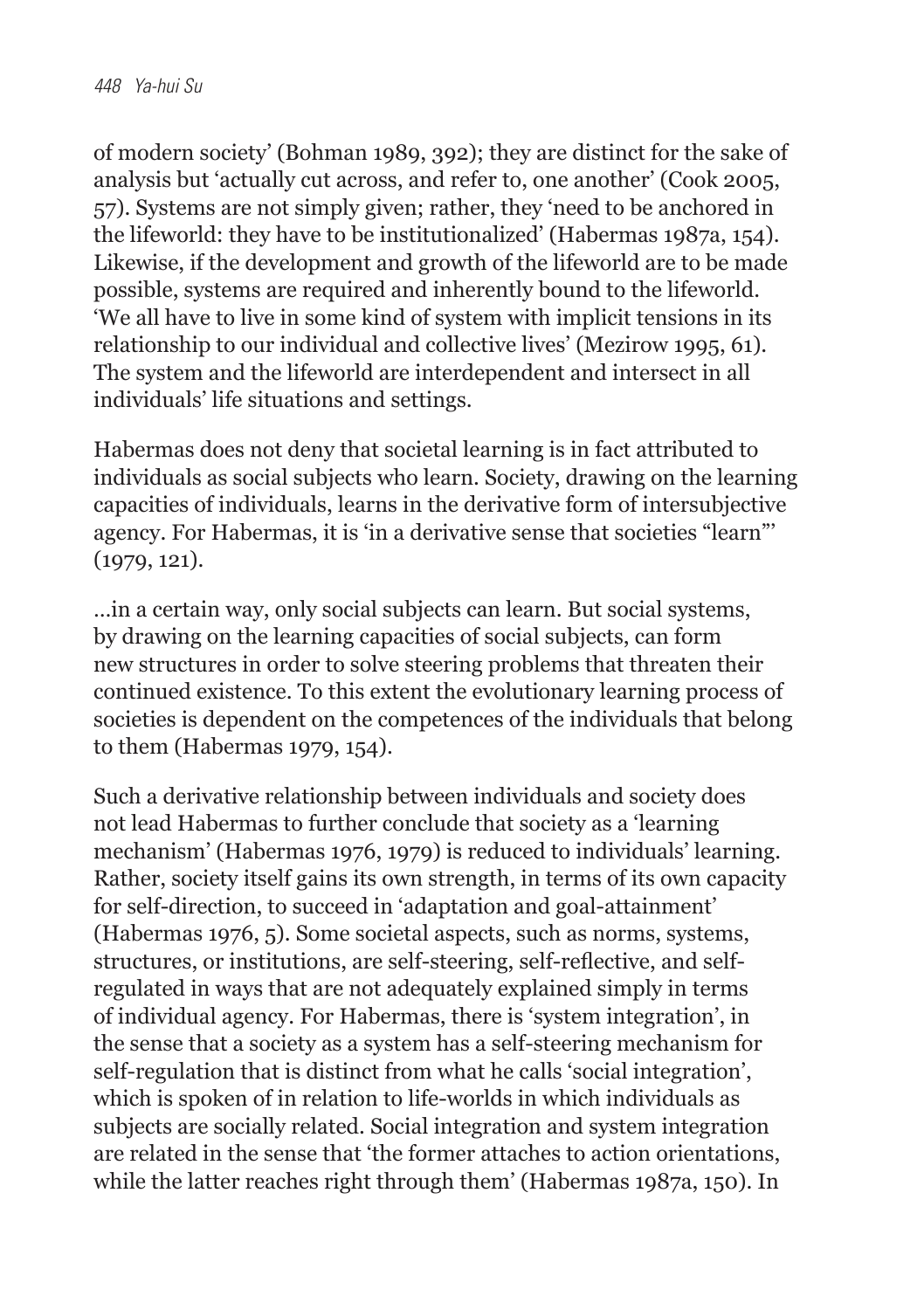less differentiated societies, according to Habermas, the integration of society is a process whose dynamics are determined by the constituent social members rather than conducted through them to achieve some supra-individual, pre-determined purpose. In such societies, system integration, dependent on learning individuals' efforts and competences and steered via economic and power dynamics, forms systemic societal mechanisms to sustain the material substratum of the lifeworld and make possible and maintain the lifeworld's continued existence. Habermas considers less differentiated societies first as lifeworlds and then as self-maintaining systems to show that social integration and system integration are actually interwoven (Habermas 1987a, 155). Through social integration, society is construed 'from the internal perspective of members of social groups' (Habermas 1987a, 150) as a lifeworld in which individuals learn and interpret their contexts and relate to others on an intersubjective basis. Through communicative action, they intersubjectively engage in constructing meanings and values and achieving mutual understanding. Concurrently, through system integration, society is necessarily conceived of as a selfmaintaining system. From 'the external perspective of an observer' (Habermas 1987a, 150), this system is guided via power and exchanges that objectivate and enable the lifeworld to function and move.

However, with the increasing complexity of modern, capitalist societies, political and economic systems are differentiated and discrepant from the lifeworld, which is the result of 'an uncoupling of system integration from social integration' (Habermas 1987a: 180). Problems arise when the role of systemic mechanisms do not merely supplement the social integration of the lifeworld but intervene in the internal logic of the lifeworld, in which the direction of learning is related to individuals' self-determination about the life they desire to lead. Individuals learn by considering their lives and acknowledging their finitude. Embedding individuals in learning endows them with the opportunity to develop their potential, which fosters human growth. Learning, therefore, is not merely an intellectual activity; it is also an existential activity. However, if society is kept at a distance, as if one were viewing it from a 'zoomedout', panoramic position and thus adopting 'the external perspective of an observer', it begins to be perceived as a whole via system integration and is assigned biological characteristics, such as the ability to selfregulate and to be recursive. In such a perspective, learning individuals,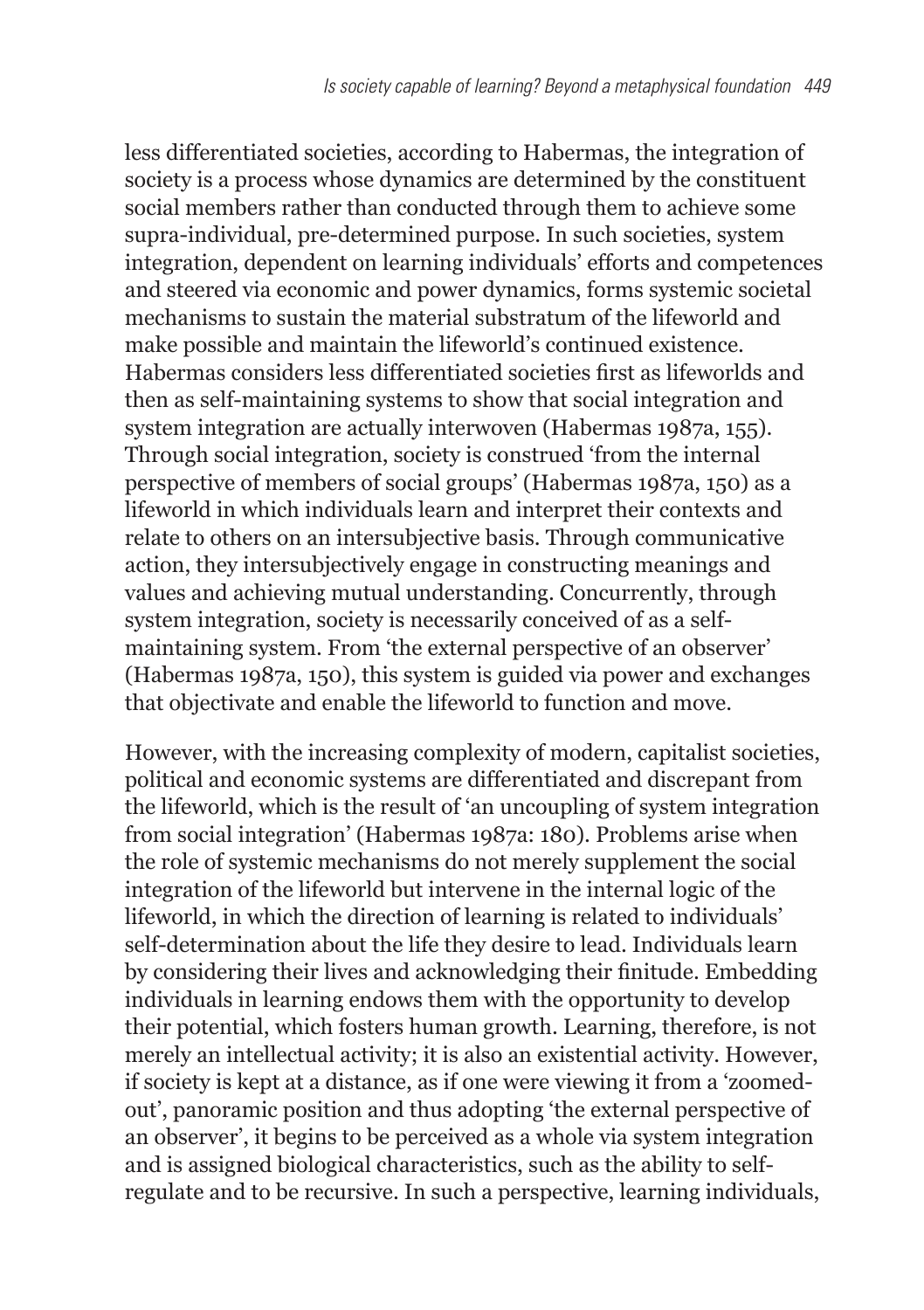as concrete beings coming to terms with and engaging in everyday lifeworlds, become hidden and invisible (Kemmis 1998, 279). As a result of zooming out, the sense of wholeness is realized, and concern shifts to how the whole system can be sustained, making 'function' the primary focus. When wholeness is the prevalent perception of society, individual members are considered to be parts of it, instrumental units that make possible and ensure the operation of the whole societal system. In this way, society as a system tends to be perceived as gaining its own strength, although in a derivative sense, holding individuals together and subordinating individuals to it.

Habermas notes that, as system differentiation in modern societies increases, system forces based on instrumental reason can invade the lifeworld. The system forces override the lifeworld, shifting the action logic of the lifeworld from communicative action to purposive action. Money and power, as the driving forces of the systems that regulate exchange and system interconnections, become central to individuals' motives, causing them to act according to the logic of purposive rationality. In response, individuals in the lifeworld may adopt strategic learning and responses for adaptation and survival; they approach learning not with an attitude oriented to understanding but 'oriented to success' (Habermas 1984, 332). Accordingly, 'the functionally rational subsystems combine the results of these strategic and instrumental actions in such a way that they further the ends of the subsystems themselves rather than the aims consciously sought by their agents' (Cook 2005, 58). Exchanges of money and power in the pursuit of societal efficiency and performance begin to operate 'on their own terms' (Kemmis 1998, 279; Fleming 2002: 4), while the pursuit of mutual understanding and identity formation in the lifeworld 'are made peripheral instead' (Habermas 1987a, 154). Under the domination of system integration and its purposive-rational logic, the vision of a learning society as a self-run mechanism and a macro-system is privileged. The perception of the *necessity* of the maintenance of the macro-system, in dealing with complexity and for survival, could easily be elided into the *priority* of the macro whole that narrows learning individuals' actions and objectifies individuals' learning to meet the society's and systems' ends. The system begins to 'colonise' the lifeworld, in which individuals' learning and life cease 'to be a *subject* rich in experience' (Purcell 2006, 208) and are identified in system terms,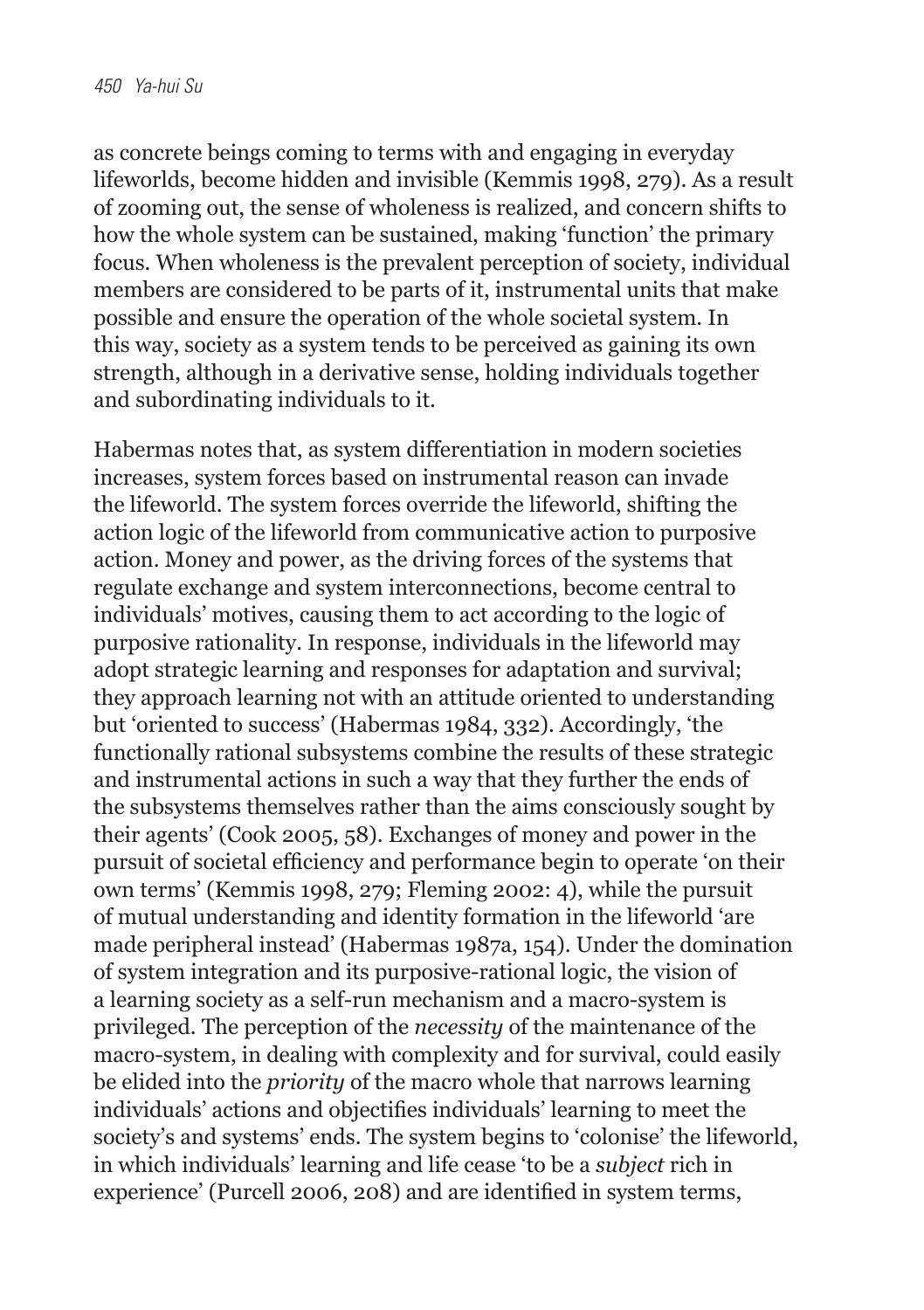becoming reified as an *object* for system maintenance and recursion. Individuals are reduced to 'the roles of consumer and client' (Habermas 1987a, 351), subjecting themselves to economic or specific bureaucratic forces and functions.

#### **Society as a society** of **individuals who can learn**

To de-colonise lifeworld learning requires the dismissal of society as a macro-entity or a 'social totality' (Habermas 1987b, 357) and a return to understanding society as intersubjective relationships and actions deriving from individuals as authentic learners. Although system integration is necessary to maintain society as a whole, the system and its integrated dynamics should not be ends in and of themselves. Rather, they should be the conditions that allow the learning individuals in the lifeworld to be sustained. This perspective represents a shift in emphasis away from the premise of society as an independent structure or 'self-run automaton' (Bohman 1989), which seeks explanations for a transcending society purely as a distinctive organism with biological characteristics, to a sphere of intersubjectivity that acknowledges the interactions and relationships of authentic learners that form and define what a learning society is. The learning individuals, not the system per se, become the primary consideration in the development of a learning society. Emphasis is given to the internal perspective of the lifeworld, which has 'to be gotten at by a hermeneutic approach that picks up on members' pretheoretical knowledge' (Habermas 1987a, 153). Individuals, from this perspective, would be viewed as subjects with intentions to achieve mutual understanding within their lifeworlds. Individuals, as subjects, learn in a self-directed and interpretive manner; they learn from their specific contexts and lifeworlds and take them into account, rather than being restricted by grand, self-regulated system forces based on instrumental reason. In this way, learning is motivated by individuals' desire to value themselves as ends rather than as exchangeable commodities. The intersubjectivity of learning individuals is brought to the core of understanding the constitution and development of a society such that society is no longer a higher-level self-run and self-regulated unity, nor is it reduced to any aggregative sum of individuals as parts. Instead society is conceived as a practice that must be anchored in the relationships and actions of authentic learners who create intentional and unintentional learning results that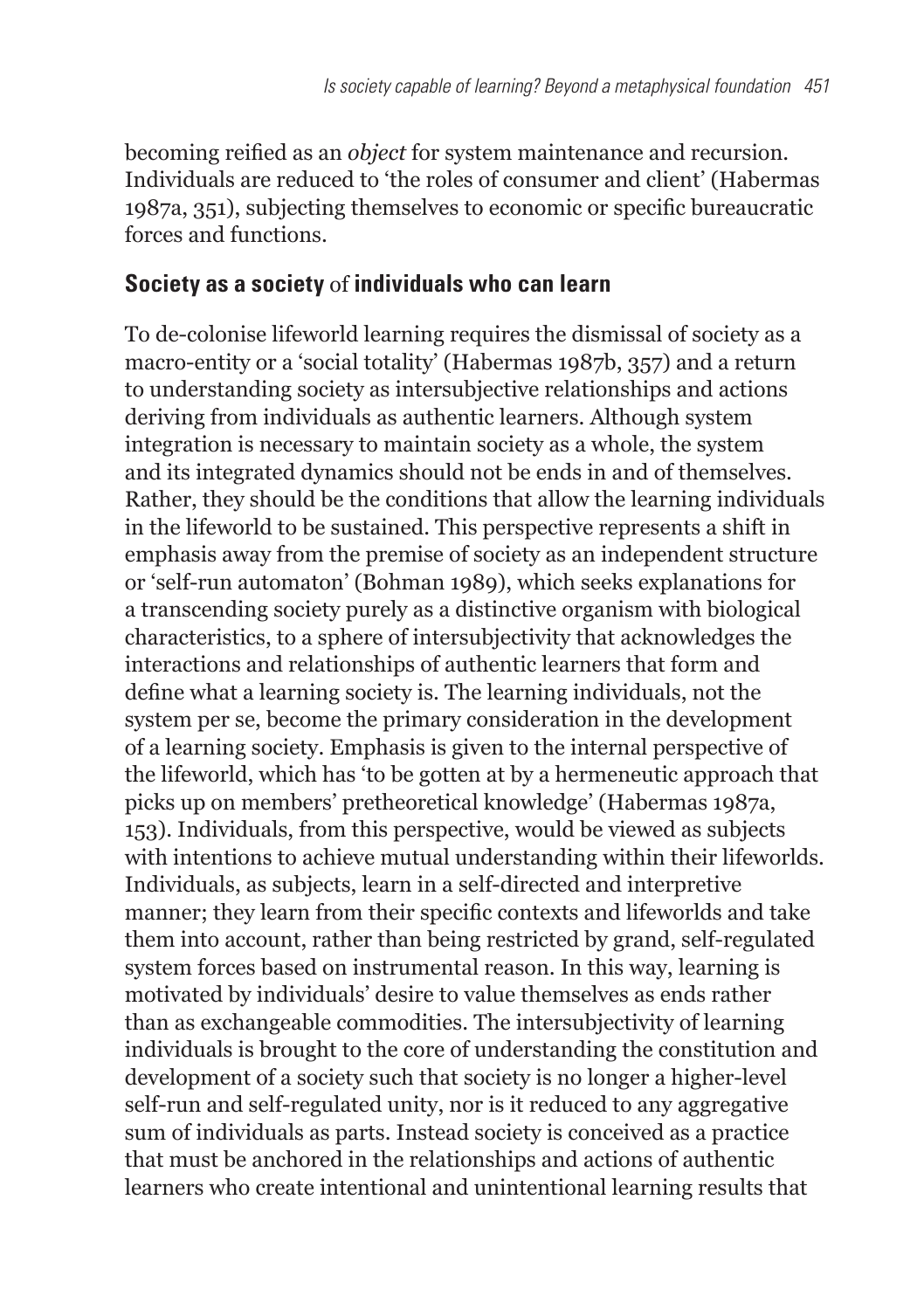no single individual learner can produce; it is these agentic and bottomup intersubjective actions that fundamentally constitute the society's base.

To be authentic learners, individuals are required to acknowledge their status as subjects by developing 'critical consciousness' (Freire 1972) and being sensitive to their learning contexts and their capabilities of transformation. Learning is not a value-free activity. It is when learning individuals realise how the system based on money and power is structured and how it functions that they understand and question the domination of the system's logic and begin to learn in more selfreflective ways. Recognising that this reified learning arises from the colonisation of the lifeworld by the system is the first requirement for undermining the primacy of the purposive-rational learning actions that encroach upon the lifeworld. Critical consciousness or reflection is the key to placing lifeworld learning back in the hands of its individual members for their own ends. Foley (1999, 12) proposes the significance of individuals' learning to recognise the systems and structures of oppression, 'to make sense of what is happening' at the individual and societal levels and to challenge and 'work out ways of doing something about it'. This involves resisting money and bureaucratic power based on instrumental reason and reflecting on the purpose and nature of individuals' learning in the lifeworld through dialogue and discussion. Learning of this kind is bound up in individuals' civic, intersubjective actions. Women's liberation, the adult workers' movement, and environmental protection campaigns are examples of societies becoming learning societies, and learning in such situations 'is tacit, embedded in action and is often not recognised as learning' (Foley 1999, 3). Such learning processes involve Mezirow's (1990) critical reflection that 'triggers transformative learning', and they are in line with Freire's (1972) 'conscientization' that grants learners the capacity to become the subjects that develop knowledge and actions that are significant to themselves. A return to individuals' conscientious reflection matters because it allows the exercise, at least to some extent, of self-assessment, through which learners determine whether their lives are truly their own. This self-evaluation may prompt individuals to learn and broaden the potential of their lives and situations. Individuals 'come to understand themselves as knowledge-creating, acting beings' (Foley 1999, 64) and learn based on what Habermas calls emancipatory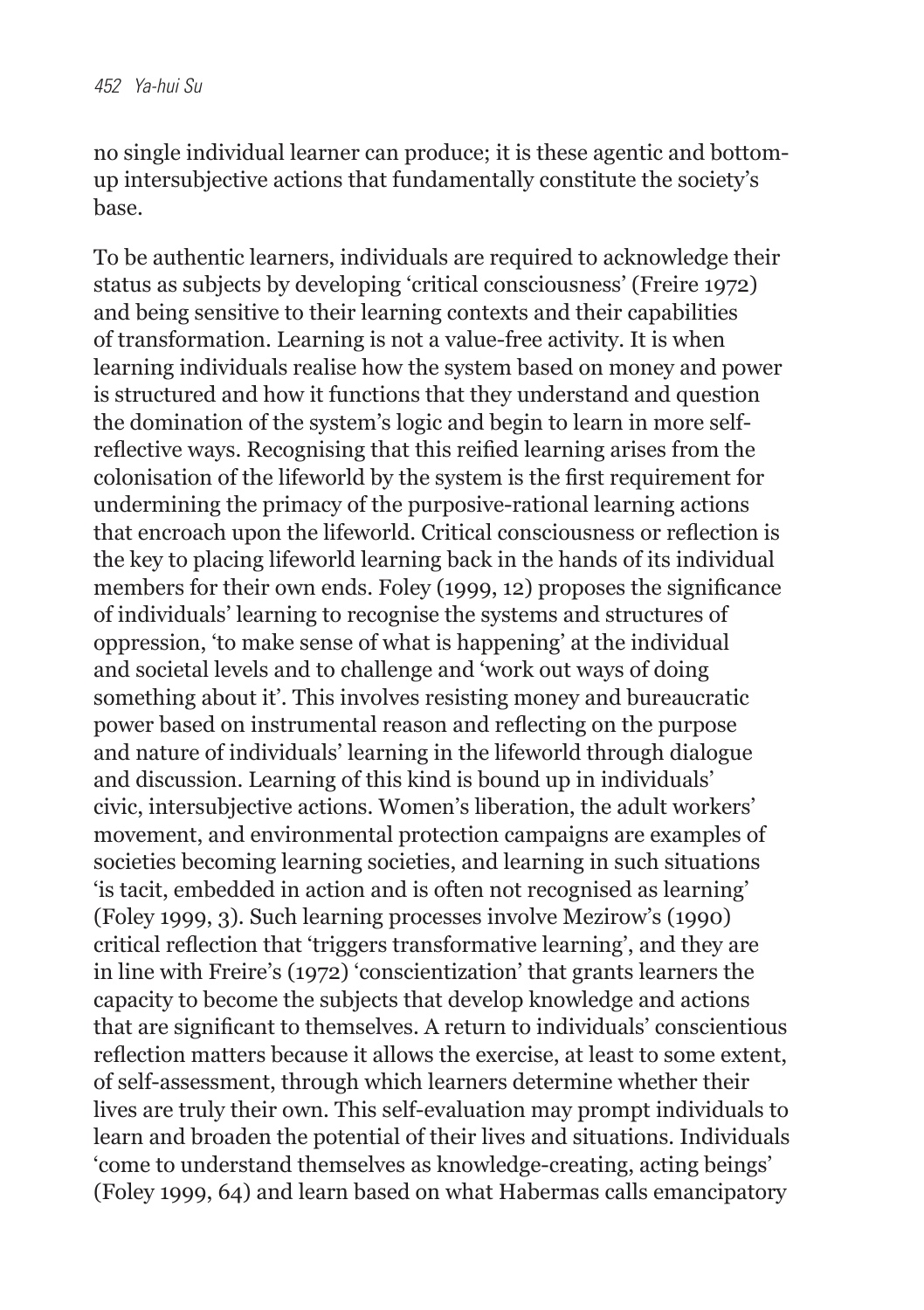interests. Learning is then not simply a cognitive process but is practiced as a praxis in which learning *is* action, a 'cognitive praxis' (Eyerman & Jamison 1991) that counts as social movement learning that deepens and ultimately shapes knowledge that is localised with a 'grassroots' character. Knowledge, accordingly, is not predetermined but rather derives from learners' awareness of, and actions in response to, unreasonable and unjust situations and norms.

Accordingly, a society that can learn, beyond a top-down epistemology of learning development, is grounded in the agency and efforts of learners who, being authentic, must be empowered as 'subjects in their own right' (Purcell 2006, 209), using their capabilities of critical consciousness and action for justice. Through standing back and considering their alternatives, learners value having choices and enabling change by transcending their limitations to transform the interactions and relationships of learning individuals that constitute and shape a learning society. In this learner-based, lifeworld-centred approach, authentic learning, occurring through individuals' reflections and intentional actions, is assisted and made possible by the system rather than being colonised by the system. Instead of being the primary force directing learning as a strategic endeavour and expecting individuals to be aligned with its purposive aims, the system plays a derivative and supporting role in regulating infrastructure establishment to create favourable conditions for the flourishing of lifeworld learning, in which individuals' intersubjective learning is central and their conscientious actions towards ensuring lifeworld quality are emphasised. This requires the system to be devoted to fostering internal lifeworld learning and reflection so that a learning society becomes a more reflective and conscientious practice directed by individuals—a society *of* intersubjective individuals who can learn.

### **Conclusion**

In this article, the idea that a society can learn assumes a new meaning when based on the view that a society is a society of individuals. The dichotomy between society and individual is helpful for the sake of analysis, but it does not reflect the process of micro-lifeworld learning. The separate, atomistic notions of society and individual are abstract and empty because they take little account of how the individual and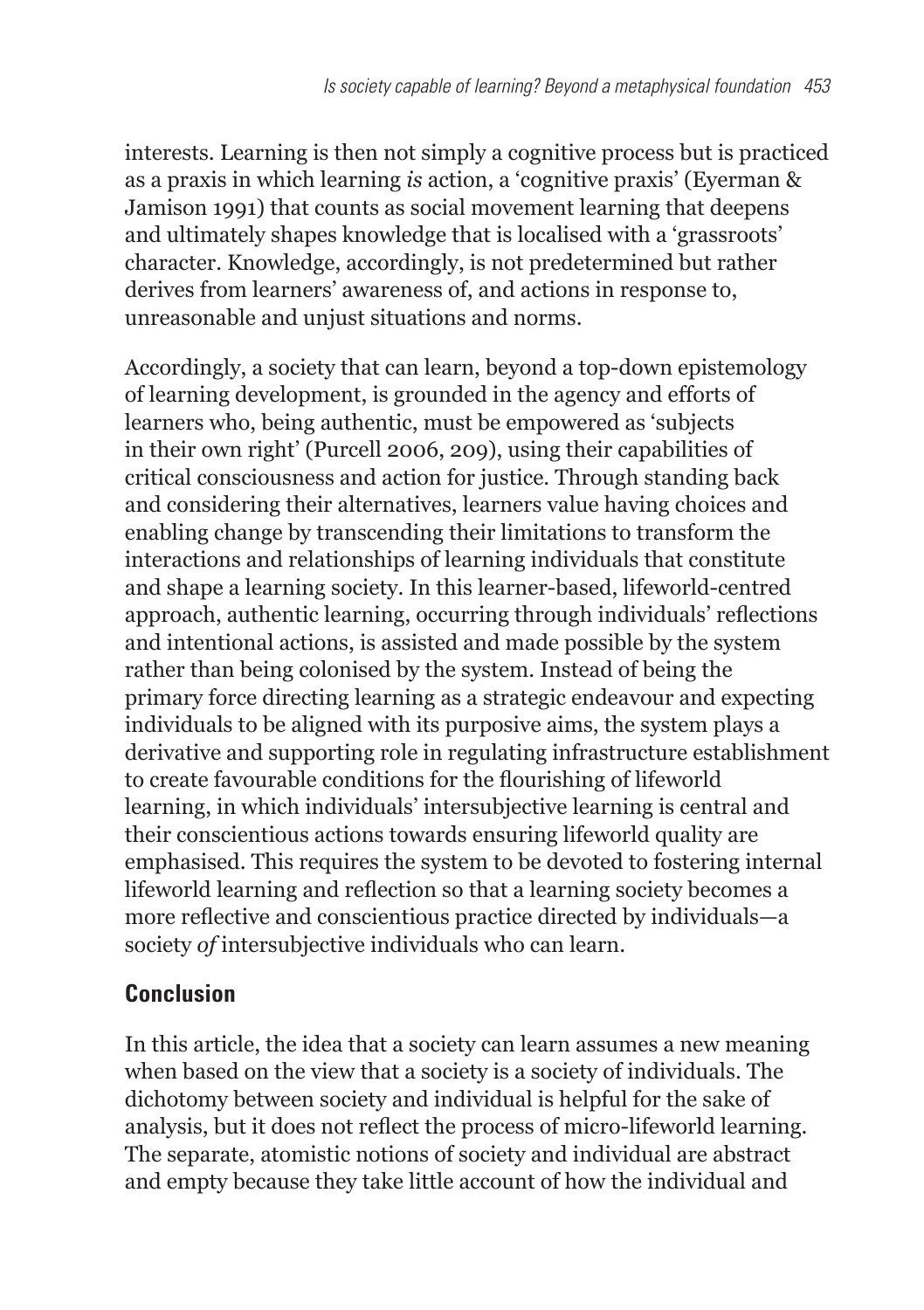society are developed. The development of society depends upon the agency of individuals and is also permeated and characterised by their existence. Either of their developments must result from the exercise of the other.

According to Habermas, while a society dynamic that is understood as a process of system integration explains how society is adapted and maintained, this external systems-focused perspective alone does not account for the complexities of the lifeworld. It does not address how learning is oriented towards learners' particular circumstances. The system-focused perspective is characterised not by the concrete and intersubjective relationships of individuals but by de-contextualised relationships such as impersonality, efficiency and bureaucratic power. The development of a learning society as a system only is incomplete until such development is placed back into the context of the lifeworld to integrate what learning individuals experience. A society that is capable of learning, from the internal perspective of the lifeworld, should be a person-centred practice, not a function-centred practice. This learner-based, lifeworld-centred approach goes beyond systembased epistemology and towards learning for meaningful development in which individuals in the lifeworld, as active and participatory subjects, are placed at centre stage. The learning individuals' critical consciousness and the conscientious actions taken to de-colonise the lifeworld challenge the maintenance of instrumentalised forms of system control. The learner-based, lifeworld-centred approach to understanding a learning society must be considered because it helps us see the development of human learning in a spirit of genuineness and more closely reflects what individuals experience and learn when they treat themselves as ends.

The idea that a society is capable of learning, accordingly, draws on individuals as social subjects who learn. This idea does not mean the reduction of the idea of a society that learns to the sum of individuals who learn. What social agency produces cannot be explained by claiming that what is produced is the addition of any single individual's agency one after another to eventually equal the sum of the individuals. Societal learning, by drawing on learning individuals, does gain its own strength. The existence of social norms, structures, systems, or institutions where societal learning is regulated is not denied. Nor is it denied that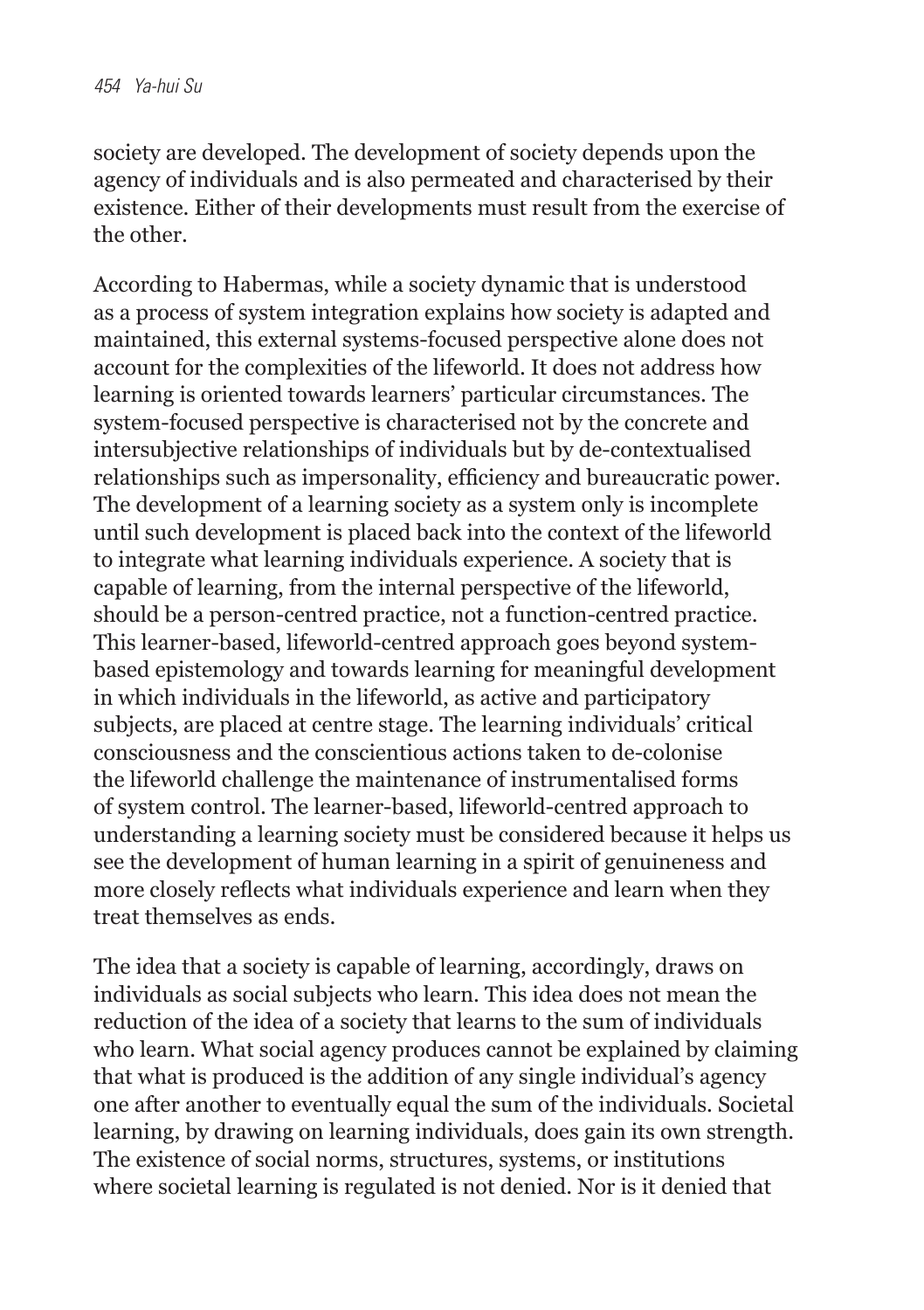individuals create these collective realities and are also embedded in and influenced by them. What is denied is the attempt to consider beyond the ties of social agency with individuals and to construct a self-image that claims that society, or these collective realities, have some form of agency of their own that may extend or differ from the agency of individuals in certain ways. The strength of societal learning produced is not gained on its own behalf; its *actual* occurrence and development are on behalf of the collective efforts produced by individuals' interactions and engagement. It is the manner in which individuals learn, struggle, and move towards conscientious actions that form a learning society as such. Society is defined less as a wholly stable entity beyond individuals than as a mobile entity composed *of* interactivity and intersubjectivity between individuals. We do not need to build a metaphysical foundation by looking beyond individuals' efforts to construct a self-image.

## **Acknowledgments**

The author would like to thank the National Science Council, R.O.C., for its support of this work through the grant NSC 97-2410-H-328-007.

## **References**

Bauman, Z. (2000) *Liquid modernity*, Cambridge: Polity.

- Benn, R. (2000) 'The genesis of active citizenship in the learning society', *Studies in the Education of. Adults*, 32: 2, 241–256.
- Biesta, G. (2011) *Learning democracy in school and society: education, lifelong learning, and the politics of citizenship*, Rotterdam: Sense.
- Bohman, J. (1989) '"System" and "lifeworld": Habermas and the problem of holism', *Philosophy and Social Criticism*, 15: 4, 381-401.
- Bradley, F. H. (1927) *Ethical studies*, Oxford: Clarendon Press.
- Cook, D. (2005). 'The sundered totality of system and lifeworld', *Historical Materialism*, 13: 4, 55–78.
- Cooper, R. (2005) 'Relationality', *Organization Studies, 26*: 11, 1689–1710.
- Elias, N. (1991) *The society of individuals*, Oxford: Basil Blackwell.

European Commission (EC) (1996) *Teaching and learning: Towards the learning society*. White Paper on Education and Training, Brussels: EC.

- Eyerman, R., & Jamison, A. (1991) *Social movements: a cognitive approach*, Cambridge: Polity.
- Faure, E., et al. (eds.) (1972) *Learning to be: The world of education today and Tomorrow*, Paris: UNESCO.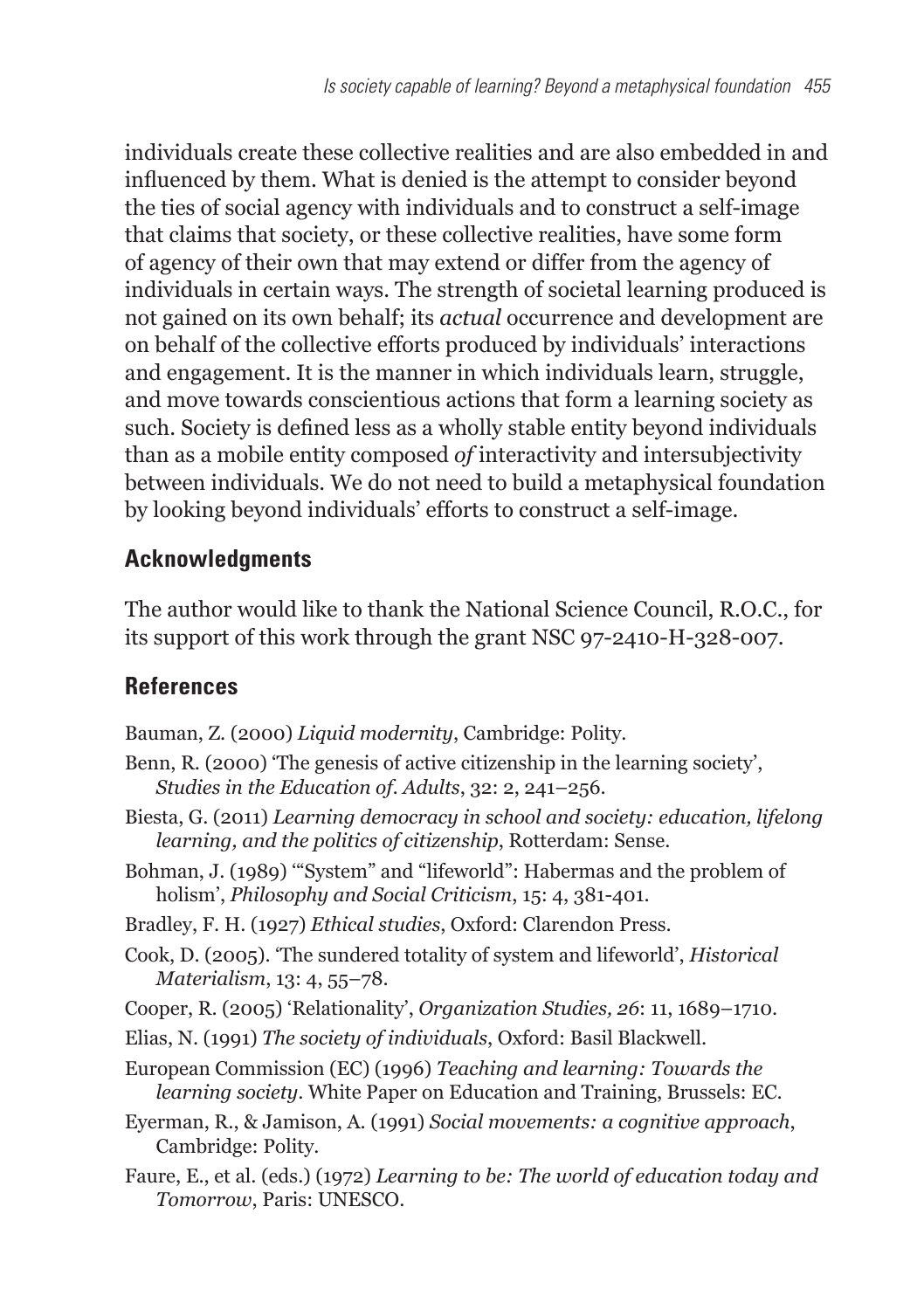- Fleming, T. (2002) 'Habermas on civil society, lifeworld and system: unearthing the social in Transformation Theory', *Teachers College Record*, 1-17.
- Foley, G. (1999) *Learning in social action,* London: Zed Books.
- Freiré, P. (1972) *Pedagogy of the oppressed,* Harmondsworth: Penguin.
- Giddens, A. (1984) *The constitution of society: outline of the theory of structuration*, Oxford: Polity.
- Greenwald, B., & Stiglitz, J. (2014) 'Industrial policies, the creation of a learning society, and economic development', in J. Stiglitz & J. Y. Lin (eds), *The industrial policy revolution I: the role of government beyond ideology*, Houndmills, UK and New York: Palgrave Macmillan, 43-71.
- Habermas, J. (1976) *Legitimation crisis*, London: Heinemann.
- Habermas, J. (1979) *Communication and the evolution of society*, London: Heinemann.
- Habermas, J. (1984) *The theory of communicative Action, vol. 1, reason and the rationalization of society*, trans. T. McCarthy, Cambridge: Polity Press.
- Habermas, J. (1987a) *The theory of communicative action, vol. 2, lifeworld and system*, trans. T. McCarthy, Boston: Beacon Press.
- Habermas, J. (1987b) *Philosophical Discourse of Modernity: twelve lectures*, trans. Frederick G. Lawrence. Cambridge: MIT Press.
- Husén, T. (1986) *The learning society Revisited: essays*, Oxford: Pergamon.
- Ingram, D. (1987) *Habermas and the dialectic of reason*, New Haven: Yale University Press.
- Jarvis, P. (2001) *Universities and coporate universities*, London: Kogan Page.
- Jarvis, P. (2007) G*lobalization, lifelong learning and the learning society: sociological perspectives, Abingdon: Routledge.*
- Jonathan, R. (1997) 'Freedom and the individual', *Journal of Philosophy of Education*, 31: 1, 109-141.
- Kemmis, S. (1998) 'System and lifeworld, and the conditions of learning in late modernity', *Curriculum Studies*, 6: 3, 269-305.
- Kuhn, M. (ed.) (2007) *New society models for a new millennium: the learning society in Europe and beyond*, New York: Peter Lang.
- Mezirow, J. (1990) 'How critical reflection triggers transformative learning', in J. Mezirow (ed.), *Fostering critical reflection in adulthood,* San Francisco: Jossey-Bass, 1-18.
- Mezirow, J. (1995) 'Transformative theory of adult learning', in M. R. Welton (ed.), *In defense of the lifeworld: critical perspectives on adult learning*, Albany: State University of New York Press, 39-70.
- National Committee of Inquiry into Higher Education (NCIHE) (1997) *Higher education in the learning society: report of the National Committee*, The Dearing Report, London: NCIHE.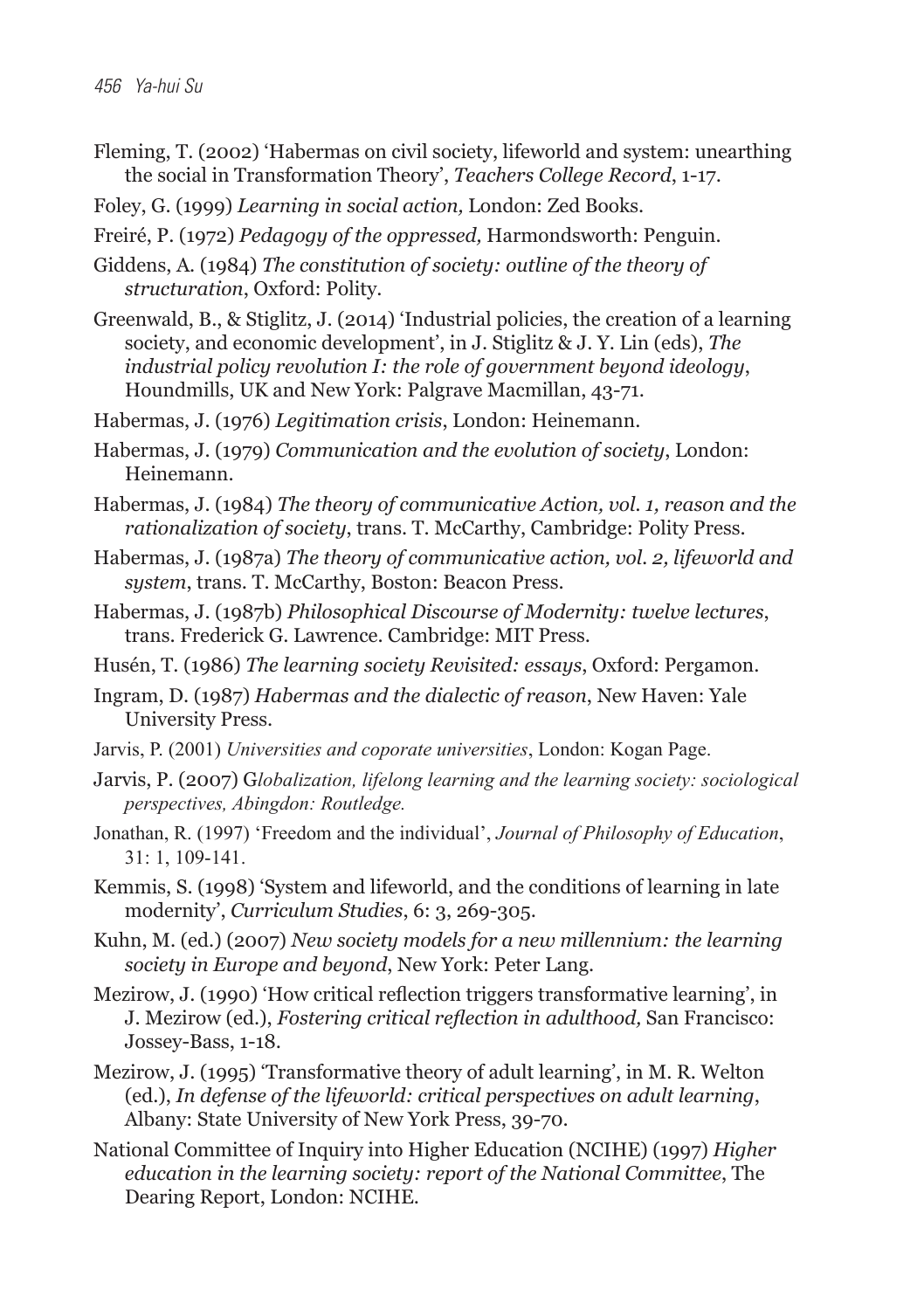- Newman, M. (2008) 'The "self" in self-development: a rationalist meditates', *Adult Education Quarterly*, 58: 4, 284-298
- Purcell, R. (2006) 'Lifelong learning in the community: social action', in P. Sutherland & J. Crowther, (eds), *Lifelong learning: concepts and contexts,* London: Routledge, 207-217.
- Ragatt, P., Edwards, R., & Small, N. (1996) *The learning society: challenges and trends, London: Routledge.*
- Ranson, S. (1994) *Towards the learning society*, London: Cassell.
- Stiglitz, J. E., & Greenwald, B. C. (2014) *Creating a learning society: a new approach to growth, development, and social progress, New York: Columbia University Press.*
- Su, Y. H. (2007) 'The learning society as itself: lifelong leaming, individualization of learning, and beyond education', *Studies in Continuing Education*, 29: 2, 195-206.
- Urry, J. (2000) *Sociology beyond societies: Mobilities for the twenty-first century*, London: Routledge.
- Wall, E. (2000) 'The problem of group agency', *The Philosophical Forum*, 31: 2, 187-197.
- Welton, M. R. (1995) 'In defense of the lifeworld: A Habermasian approach to adult learning', in M. R. Welton (ed.), *In defense of the lifeworld: critical perspectives on adult learning*, Albany: State University of New York Press, 127-156.
- Welton, M. (2005) *Designing the just learning society: a critical inquiry*, Leicester: NIACE.